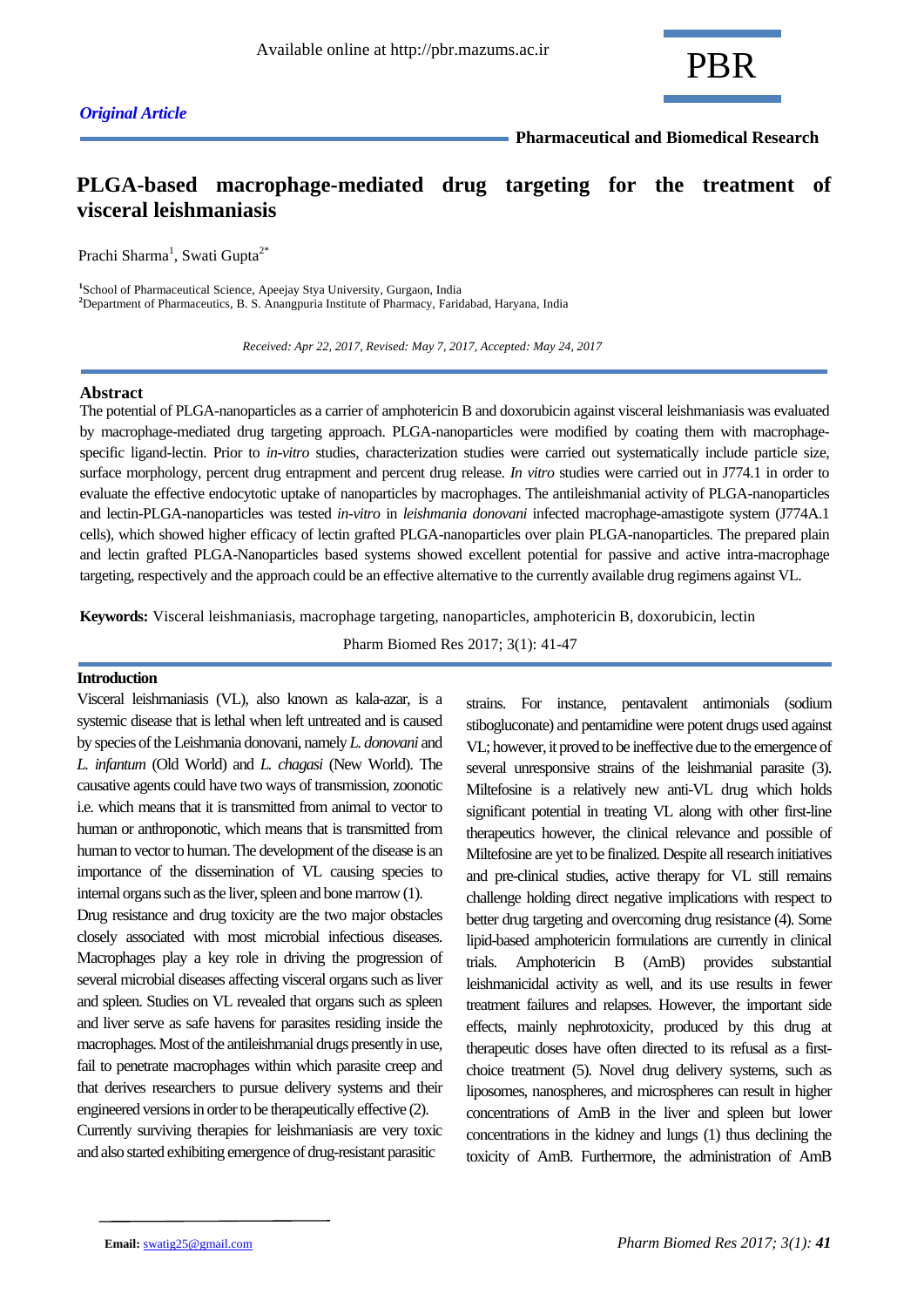through these drug carriers can enhance the accessibility of the drug to organs and tissues otherwise inaccessible to the free drug (6).

In this study, a rational approach has been engaged wherein AmB and doxorubicin (DOX) encapsulated in PLGAnanoparticles (NPs) incorporated with lectin and chosen a preferential uptake by macrophages and deliver them to the RES, which in fact, are the planned target sites where PLGA-NPs is supposed to be delivered. PLGA has been often used for drug delivery systems because of its proven safety and efficacy in sustained release. DOX is always ranked higher among other chemotherapeutics for the treatment of solid tumors' (7). Counter intuitively, DOX was reported to be equally effective in comparison to amphotericin as an anti-VL agent based on the studies conducted by Sett et al. (1992) and other researchers (8). Although highly potent, activity of DOX was inadequate by its fatal toxicity and cost-effectiveness. Severe toxicity concerns resulting in dermatological problems, renal failure, extravasation hazards, hyperuricemia and cardiotoxicity (7) were observed with DOX therapy. Therefore, we probed into deciphering the efficacy of AmB and DOX against VL and enclosed relatively novel approaches to generate therapeutic strategies using advanced drug delivery techniques to surpass most abovementioned ill effects of DOX by taking along with in combination with AmB against VL therapy (8).

# **Materials and method**

# *Drugs and chemicals*

AmB was obtained as a gift sample from M/s Ambalal Sarabhai Enterprises, Vadodara, India. Doxorubicin Hydrochloride was received as gift sample from Sun Pharmaceuticals Industries Limited, India. PLGA 50:50 (intrinsic viscosity 0.35 dl/g) was purchased from Boehringer Ingelheim (Ingelheim, Germany). Span 85, Tween 20, sodium chloride, potassium dihydrogen phosphate, polyvinyl alcohol (PVA), DMSO, isopropyl alcohol, Eagle's medium, Locke's solution and dialysis bag membrane (MWCO: 3500) were obtained from Sigma chemicals company (USA). Chloroform and all other chemicals were of pure analytical grade and used as procured.

#### *Preparation of PLGA-NPs*

PLGA nanoparticles were formulated according to double emulsion method with slight modification as per laboratory setup (9). In brief, In a plastic vial Am B (6 mg) was dissolved in 0.2 ml DMSO and in a separate vial doxorubicin which was extracted previously (10 mg) was dissolved in water to form the aqueous phase, which was then added to a solution of 50 mg PLGA in 2 ml DMSO to give a w/o emulsion which was then sonicated (Sonics, Vibracell) at 10,000 rpm, for 15 min and added drop wise under stirring (Remi, Mumbai, India) to aqueous solution containing 0.2% (w/v) PVA to form the secondary emulsion. The secondary emulsion was again sonicated to reduce the particle size and then was diluted with sufficient water to help solvent diffusion and precipitation of the polymer resulting into formation of NPs. The resulting nanoparticle suspension was used immediately for analysis or lyophilized for storage at  $4^{\circ}C(9)$ .

# *Optimization of PLGA-NPs*

PLGA-NPs were optimized for drug content (AmB and DOX), polymer content (PLGA) sonication time. AmB and DOX to polymer content was optimized by keeping PLGA content 50 mg, and sonication time (12 min) at constant levels while AmB and DOX content was varied at different weight levels, i.e. (2, 4, 6, 8 and 10 mg) whereas for DOX (2, 5, 10, 15 and 20 mg) respectively in different formulations for determining optimum AmB and DOX content (5, 7). Average particle size of different formulations was measured by photon correlation spectroscopy using Zetasizer Nanoseries (Nano-ZS 90, Malvern Inst. Ltd. UK) using a flow-through cell and percent drug entrapment in different formulations was also determined (10). PLGA-NPs with optimum AmB and DOX content were optimized for optimum polymer content (PLGA) in terms of percent drug entrapment. AmB (6 mg) and DOX content (10 mg), sonication time (12 min) were kept constant while polymer (PLGA) content was varied for different formulations. PLGA-NPs with optimum AmB and DOX content and polymer content (PLGA) were optimized for optimum sonication time in terms of average particle size. PLGA content (50 mg), and both drugs (AmB-6 mg and DOX-10 mg) (optimized) were kept constant while sonication time was varied (i.e. 0, 2, 4, 6, 8, 10, 12 and 15 min) for different formulations. PLGA-NPs were evaluated for average particle size as described above. AmB and DOX content, polymer content (PLGA) and sonication time, however, were kept constant at its optimum level. PLGA-NPs were evaluated for percent drug entrapment and percent drug release as reported (11).

#### *Coating with lectin*

To conjugate the surface of PLGA-NPs with lectin modified emulsion- solvent method was performed (12). Incorporated PLGA-NPs was prepared by incubating 5 mL PLGA-NPs with 1 ml lectin solution in 10 mM HEPES buffer (pH 7.4) at 37 $\mathrm{^{\circ}C}$ for 24 h under sonication. The unattached lectin was removed by washing followed by centrifugation (Sigma 3K- 18 refrigerated centrifuge, Germany, 40,000g, 1h, 4°C), of the nanoparticle suspension; the whole process being repeated thrice to ensure complete removal. The Lectin concentration was optimized by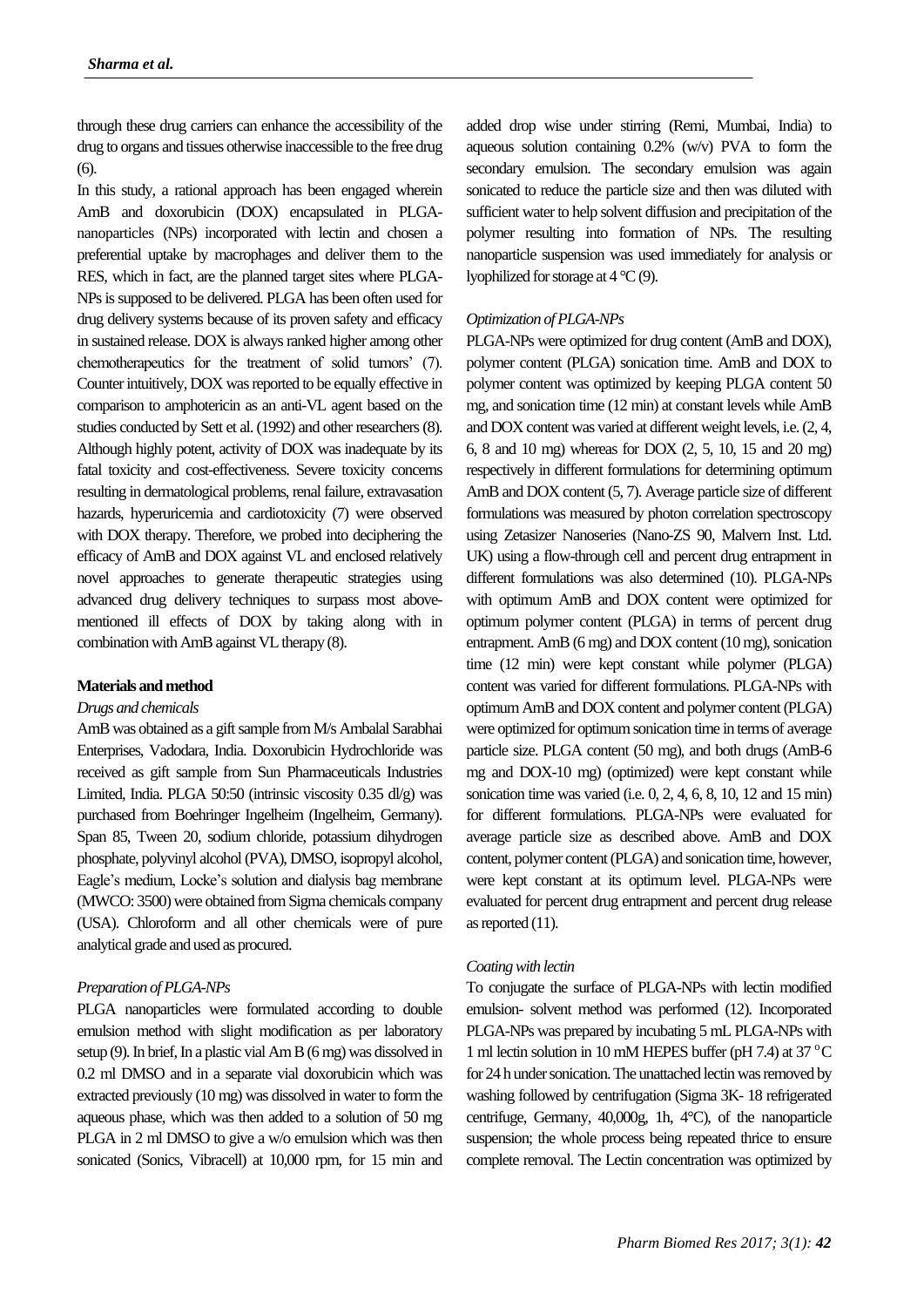measuring the change in zeta potential of the lectin coated PLGA-NPs dispersion in deionized water at  $25^{\circ}$ C (12).

# *In -vitro characterization of PLGA-NPs*

Developed PLGA-NPs were characterised before and after surface ligand anchoring. The size distribution of PLGA-NPs was determined in bi-distilled water by photon correlation spectroscopy (PCS) using a particle size analyser (Nano-ZS 90, Malvern Inst. Ltd. UK). For the determination, 1 ml of NPs was dispersed in 5 ml of distilled water and sonicated for about 1 hr. The analyses were performed at a scattering angle of  $90^0$  and a temperature of  $25<sup>0</sup>C$ . Formulations were evaluated for their shape and morphology by transmission electron microscopy (TEM) (Hitachi 7500, Japan). Phosphotungstic acid (1%) was used as a negative stain. Carbon coated samples were placed over a copper grid and subjected to TEM analysis (data not shown) (13).

In order to quantify the percent drug entrapment encapsulated amount, AmB and DOX was extracted from the PLGA-NPs using dimethyl sulfoxide, diluted with methanol and analyzed using HPLC. The HPLC (LC-10ATvp, Shimadzu, Tokyo, Japan) was equipped with a Lichrosphere reverse-phase C18 column (250  $\times$  4 mm, 5 µm; Merck, Darmstadt, Germany). Acetonitrile with  $KH_2PO_4$  buffer (pH 3.5, adjusted with orthophosphoric acid), (60:40, v/v) was employed as mobile phase at 1.0 ml/min flow rate and column effluent was detected with a UV detector at 405 and 235 nm respectively. Results are expressed as AmB and DOX actual loading (drug amount encapsulated per 100 mg of PLGA-NPs) and encapsulation efficiency (EE) (ratio between drug amount entrapped in the PLGA-NPs and that added during PLGA-NPs preparation)  $\pm$ SD of values collected from three different batches (14).

The *in- vitro* AmB and DOX release was performed using dialysis membrane diffusion technique. Briefly, AmB and DOX equivalents of total amount of drug encapsulated formulation was suspended in 1 ml of phosphate buffer solution (PBS, pH 7.4) in a dialysis bag and dialyzed against 250 ml PBS with 0.5% Tween 80 contained in dissolution apparatus (DISSO 2000, Labindia, India), thermostated at  $37\pm1$  °C with moderate shaking at 100 rpm. At specific time intervals, a definite volume (1 mL) of the release medium was withdrawn and replenished with fresh PBS and analyzed for AmB and DOX amount using validated HPLC method. Each measurement was performed in triplicate and reported as their average (10).

# *Ex-vivo stability*

The stability studies were performed by observing drug leaching and change in particle size following incubation of PLGA-NPs with freshly pooled rat serum at  $37 \pm 1$  °C. The drug content of the PLGA-NPs was determined by the method described previously with slight modifications (7). PLGA-NPs

formulations (1 mL) were incubated with 2 mL serum at  $37\pm1$ °C for 1, 2, 4, 6 and 24 h. After specified time intervals, suspensions were centrifuged at 20,000 rpm for 15 min and supernatant was filtered through 0.22 µm membrane filter. The filtrate was analyzed for drug content by reverse phase high performance liquid chromatography (HPLC) method as described elsewhere (6, 11). The particle size of PLGA-NPs formulations was determined after 24 h incubation of the formulations with the serum using particle size analyzer (Nano-ZS 90, Malvern Inst. Ltd. UK).

# *In -vitro phagocytic uptake studies in macrophage cell line*

Adherent mouse macrophage cell line J774A.1 was used for invitro activity against intracellular amastigotes in macrophages and maintained in Dulbecco's modified Eagle's medium (Sigma, USA) supplemented with 10% heat-inactivated fetal bovine serum, 100 U/mL penicillin and 100 mg/mL streptomycin at  $37^{\circ}$ C in 5% CO<sub>2</sub> in humidified atmosphere. Macrophages ( $1 \times 10^5$  cells/well) in 16-well chamber slides (Nunc, Naperville, IL, USA) were infected with promastigotes (L. donovani, Dd8) at multiplicity of infection of 10:1 (parasites: macrophage) and incubated at  $37.8<sup>0</sup>C$  in 5% CO<sub>2</sub> for 12 hrs after which chamber slides were washed thrice with PBS (pH 7.2) to remove non-phagocytosed promastigotes and finally supplemented with complete medium. Different concentrations (0.03, 0.08, 0.13 and 0.2 mg/ml) of 100 mL of free PLGA-NPs, PLGA-NPs (AmB and DOX), Lectin-PLGA-NPs in RPMI-1640 medium were added to wells in triplicate. The untreated infected macrophages were used as control. Formulations were then removed by washing after 3 and macrophages were placed in medium for an additional 20 hr. and then examined for intracellular amastigotes under oil immersion objective of light microscope after methanol fixing and Giemsa staining ( Dissolve 3.8 g of Giemsa powder into 250 ml of methanol) of the slides. At least 100 macrophage nuclei were counted per well for calculating the percentage infected macrophages and number of amastigotes per 100 macrophages. After washing, cells were fixed in 10% formalin in PBS and observed by CLSM (Olympus IX 81, Center Valley, PA, USA) equipped with a  $\times$ 60 oil objective lens.

Percent parasite inhibition in treated wells was calculated using the following formula reported and published by our associated group previously (2, 6).

# *PI = 100-T× 100/C*

Where PI is the percentage inhibition, T the number of parasites in treated samples/100 macrophage nuclei and C the number of parasites in control samples/100 macrophage nuclei.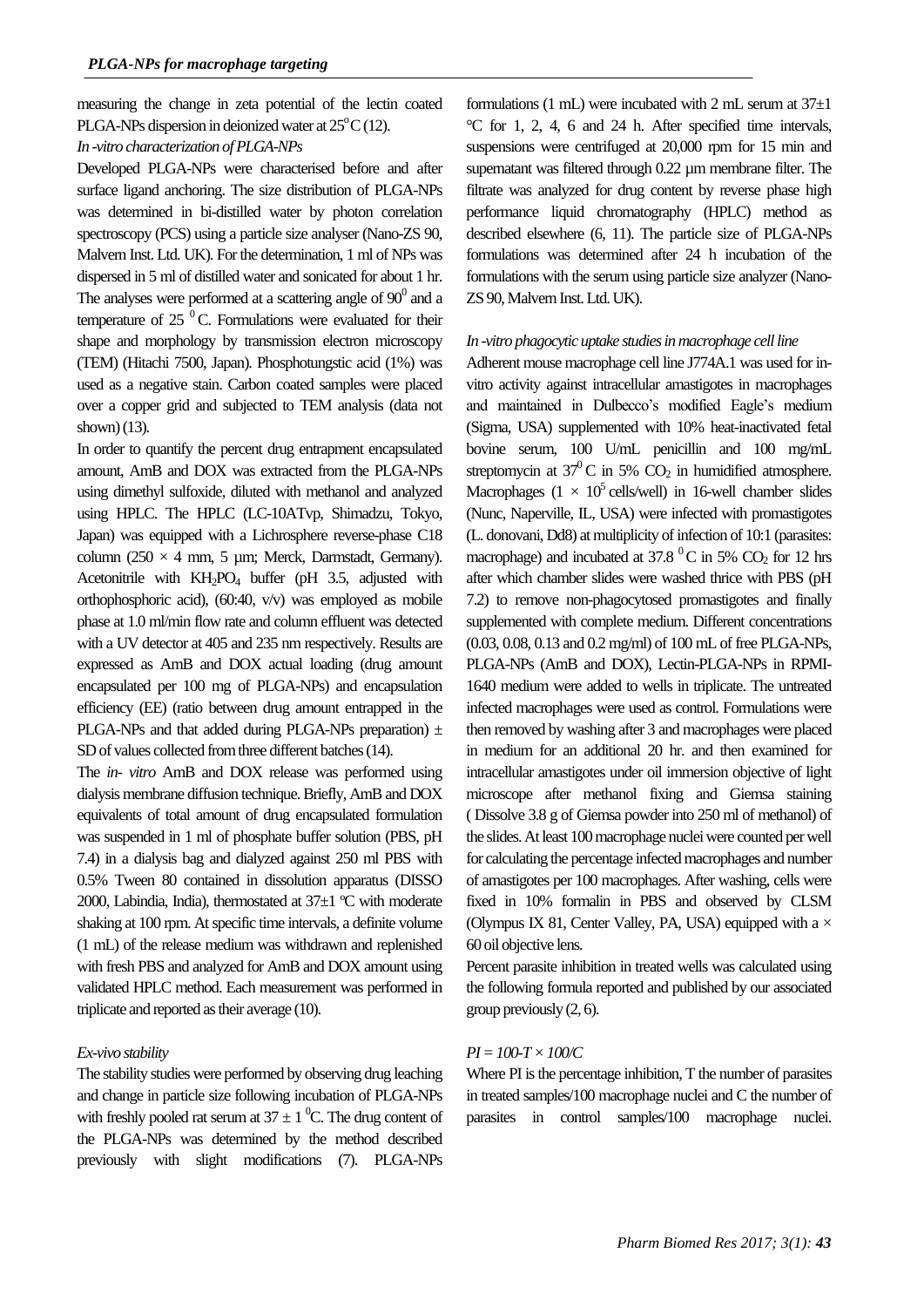# *Statistical analysis*

Results were expressed as mean  $\pm$  S.D. Three sets of experiments were performed for *in- vitro* antileishmanial activity testing. The data were statistically processed by one-way analysis of variance (GraphPad; Prism software program, USA) followed by post-hoc Tukey's multiple comparison test to determine the level of significance. Differences were considered statistically significant at  $P < 0.05$ .

# **Results**

#### *Preparation and In-vitro characterization of PLGA-NPs*

PLGA-NPs formulations, having combination of dual agents (AmB and DOX) were prepared by modified double emulsion method with slight modification as per our laboratory set up (9). PLGA-NPs were optimized for various parameters. These include the drug content (AmB and DOX), polymer content (PLGA), and sonication time. At higher concentrations, (10-20 mg of AmB and 15-20 mg of DOX) particles do not formed within Nano-size range. However, as the concentration of AmB and DOX was gradually lowered, relative numbers of particle size decreased and nanoparticles were formed (Table 1 and 2).

 **Table 1** Optimization of amphotericin B(AmB)

| Formulation<br>code  | AmR<br>content<br>(mg) | % Entrapment<br>efficiency of AmB | Avg. particle size<br>(nm) |
|----------------------|------------------------|-----------------------------------|----------------------------|
| PLGA-NP1             | 2                      | $65.4 + 1.08$                     | $948.8 + 0.06$             |
| PLGA-NP <sub>2</sub> | 4                      | $70.2 + 1.62$                     | $781.2 \pm 0.03$           |
| PLGA-NP3             | 6                      | $78.4 + 2.01$                     | $340.6 + 0.08$             |
| PLGA-NP4             | 8                      | $80.1 + 2.04$                     | $280.7 \pm 0.02$           |
| PLGA-NP5             | 10                     | $81.01 + 1.82$                    | $206.1 + 0.08$             |

Total polymer used-50 mg, DOX-10 mg, % PVA- 0. 2 (50 ml), sonication time-15 min; at 20% amplitude; pulse on time: 5 min, pulse off time: 5 sec for each formulation  $*(mean \pm S.D)(n=3)$ 

 **Table 2** Optimization of doxorubicin (DOX)

| <b>DOX</b> content | % Entrapment     | Avg. particle    |
|--------------------|------------------|------------------|
| (mg)               | efficiency (DOX) | $size$ (nm)      |
| 2                  | $50.4 + 0.02$    | $948.8 + 0.06$   |
| 5                  | $61.8 + 0.10$    | $781.2 + 0.03$   |
| 10                 | $70.06 + 0.14$   | $340.6 + 0.08$   |
| 15                 | $72.01 \pm 0.10$ | $280.7 \pm 0.02$ |
| 20                 | $78.03 + 0.12$   | $206.1 + 0.08$   |
|                    |                  |                  |

Total polymer used-50 mg, AmB-6 mg, % PVA-0.2 (50 ml), sonication time-15 min; at 20% amplitude; pulse on time: 5 min, pulse off time: 5 sec for each formulation.  $*(mean \pm S.D)(n=3)$ 

Similarly, as the concentration of AmB and DOX was gradually lowered, particle size was decreased while percent drug

entrapment was increased. When concentration of AmB and DOX was used at 6 and 10 mg respectively, PLGA-NPs formulations were free of other undesired structures, average particle size measured was  $356.2 \pm 0.04$  nm and entrapment efficiency was recorded to be  $78.4 \pm 2.01$  for AmB and  $70.06 \pm$ 0.14 for DOX respectively. On the basis of minimum particle size and maximum percent drug entrapment formulations PLGA-NP4 was considered to be optimum. Formulations with optimum AmB and DOX content were subjected to sonication for different time periods to optimize the sonication time. Fig. 1 shows that as the sonication time was increased from 0 to 15 min, average particle size was recorded to be decreased.



Figure 1. Optimization of sonication time in terms of average particle size.Total polymer used - 50 mg; AmB- 6 mg, DOX-10 mg; at 40% amplitude; pulse on time: 8 sec, pulse off time: 5 sec for each formulation.\*(mean  $\pm$  S.D) (n=3)

From this hypothesis, optimum sonication time was recorded to be 15 min, which gave particle size of  $356.2 \pm 0.04$  nm. On further increasing the sonication time (i.e. at 15 min) beyond the optimum limit the particle size was recorded to be  $134.8 \pm 0.02$ nm and PLGA-NPs might have localized in hepatocytes apart of macrophages, the target site. Formulation having optimized AmB and DOX, sonication time were subjected to optimization of polymer content (PLGA). Fig. 2a and b shows that with an increase in PLGA content in PLGA-NPs, distinctive percent entrapment of AmB and DOX were recorded. As the PLGA content was increased from 50-200 mg drug entrapment was also recorded to be increased (Fig. 2a and b). However, it may be attributed to the subsequent decreased stability of the PLGA-NPs with the increase in PLGA content and initial fast release of drug from these unstable particles (3, 11). Optimum PLGA content was found to be 50 mg (w/w) which could entrap maximum amount of drug 78.4  $\pm$  2.01 for AmB and 70.06  $\pm$ 0.14 for DOX respectively.

After optimizing the process parameters, PLGA-NPs were coated with macrophage specific ligand Lectin. Moreover, Lectin possessed a positive charge, while PLGA-NPs were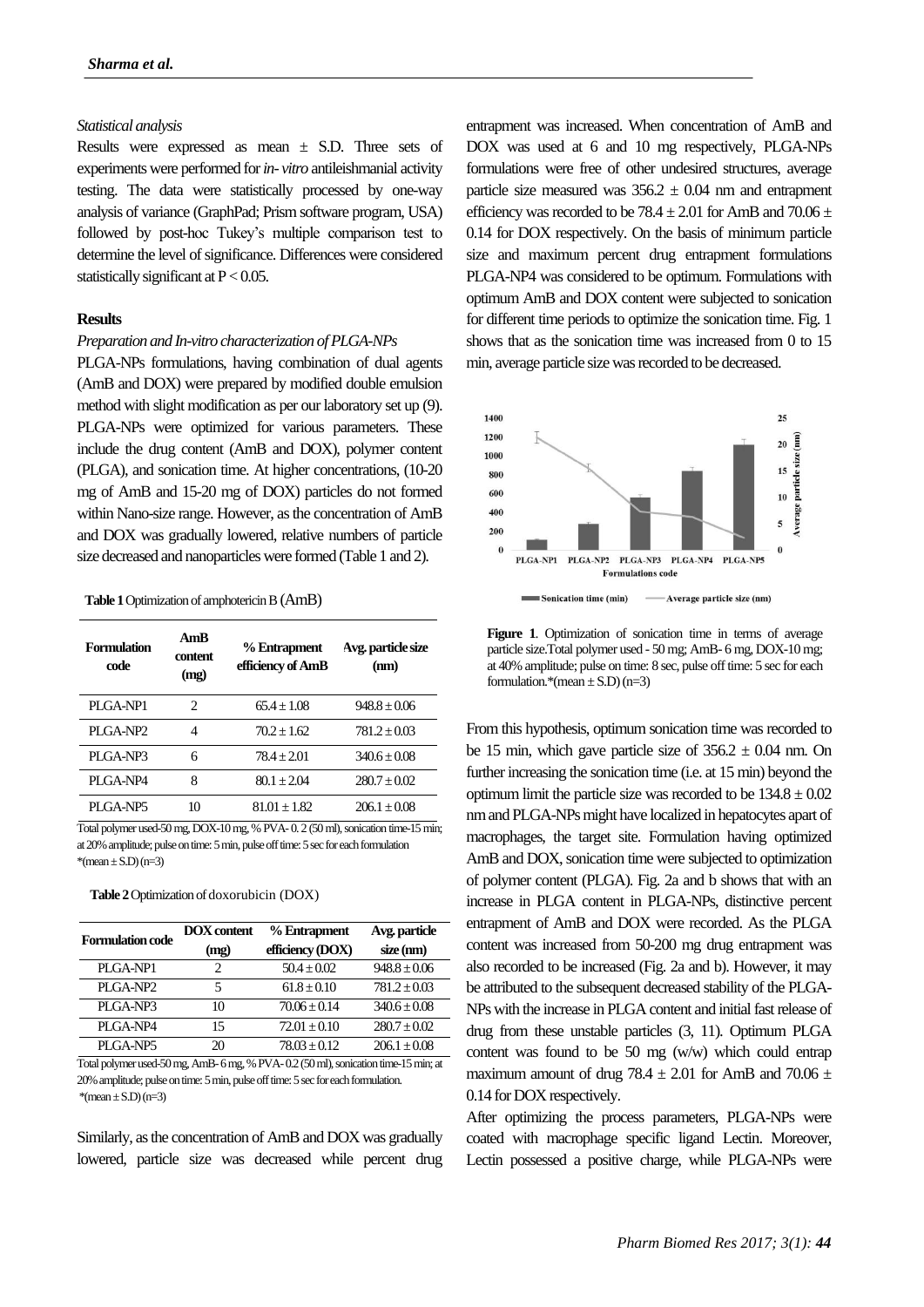



**■Polymer content (PCL) (mg) ■% Drug entrapment (DOX)** 

Figure 2 (a) Optimization of polymer content in terms of % entrapment efficiency. Total AmB used - 6 mg, Dox - 10 mg; % PVA= 0.2%; sonication time-15 min at 40% amplitude; pulse on time: 8 sec, pulse off time: 5 sec for each formulation, as optimized at the optimumlevel.(b) Total AmB used - 6 mg, Dox-10 mg; % PVA-0.2%; sonication time-15 min at 40% amplitude; pulse on time: 8 sec, pulse off time: 5 sec for each formulation, as optimized at the optimum level.  $*(mean \pm S.D)(n=3)$ 

negatively charged which further facilitated the adsorption process and resulted in a reduction of the zeta potential of the dispersion. This determinant variable was critically utilized in determining optimal ligand density through optimization of process variables (lectin content and incubation time). For PLGA-NPs the initial positive value of the zeta potential was decreased on addition of cationic ligand lectin and approached towards a minimum value of 8.44 mV at 03:02 lectin: polymer (w/w) ratio (Fig. 3). It was apparently related to the extent of the covering of the surface charge by the lectin. On further addition of lectin especially beyond this optimum ratio (3: 2 w/w) no significant change in the zeta potential was occurred for PLGA-NPs. Hence optimum ratio of lectin: polymer was recorded to be 3:2 (w/w) for PLGA-NPs. This indicated that at an optimal 3:2 w/w ratio of lectin: polymer, the integration of lectin was occurred at saturation level. This indicated that at an optimal 3:2 w/w ratio of lectin: polymer, the integration of lectin was



Figure 3 Optimization of lectin to polymer ratio for complete lectin ratio for complete lectin coating over PLGA-NPs. Incubation time of 8 h was kept constant.

occurred at saturation level. For optimization of incubation time, the PLGA-NPs formulations using the optimum lectin: polymer ratio were incubated with lectin for different time periods (0, 1, 2, 3, 4 and 6, 7, 8 h) and the change in zeta potential was recorded (Fig.4).



**Figure 4** Optimization of incubation time for complete lectin Coating. Lectin to polymer ratio 3:2 w/w was kept constant. (\*mean  $\pm$  SD) (n=3)

Zeta potential value declined steeply from its initial value of 20.36 mV for PLGA-NPs, which might have been attributed to the charge quenching of the surface associated with free lectin. With a longer incubation time (beyond 7 h) the amount of residual free lectin was decreased and the change in zeta potential was not significant. This indicated that at the end of 7 hrs. the interaction and interdigitation of added lectin could have completed. The morphology and presence of coating on the PLGA-NPs surface could be appreciated from the TEM, which indicates surface intervening and anchoring of mannose terminating ligand (data not shown). Table 3 shows the average particle size and percent drug entrapment of optimized formulation of PLGA-NPs and lectin-PLGA-NPs.

The increase in average particle size in case of formulation lectin-PLGA-NPs as compared to formulation PLGA-NPs is an indication of coating, which can be distinguished by dark black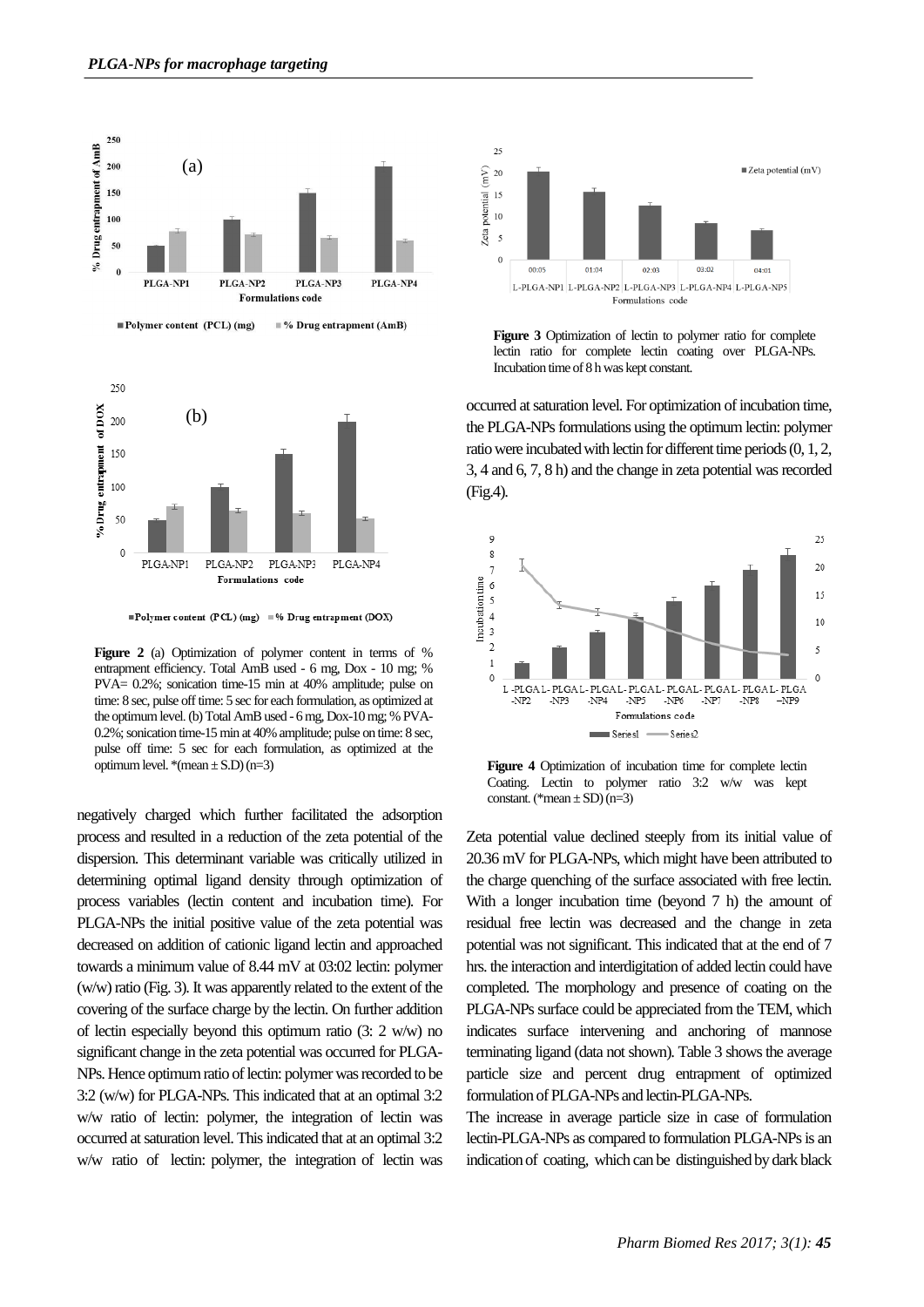| <b>Parameters</b>       | AmB and DOX<br>loaded PLGA-<br><b>NPs</b> | Lectin-PLGA-<br><b>NPs</b> |
|-------------------------|-------------------------------------------|----------------------------|
| Size (nm)               | $340.6 \pm 0.08$ nm                       | $402.2 \pm 0.06$           |
| Polydispersity<br>index | 0.160                                     | 0.410                      |
| Zeta potential<br>(mV)  | -4.82                                     | 4.82 mV                    |
| % Drug                  | $75.8 + 1.21$                             | $72.4 + 2.01$              |
| entrapment              | $(AmB)$ and $71.20$                       | $(AmB)$ ,                  |
| efficiency              | $\pm 0.04$ (DOX)                          | $68.04 + 0.12$             |
|                         |                                           | (DOX)                      |
| Percent drug            | AmB release over                          | AmB release                |
| release                 | 12 days DOX                               | over 10 days               |
|                         | release for as long                       | DOX release                |
|                         | as 8 days.                                | for as long as 6<br>days.  |

**Table 3** Characterization of optimized plain and ligand anchored formulations

boundary of the formulation lectin-PLGA-NPs. Percent drug entrapment of optimized PLGA-NPs and lectin-PLGA-NPs formulation was recorded to be  $75.8 \pm 1.21$  (AmB) and  $71.20 \pm 1.21$ 0.04 (DOX) and 72.4  $\pm$  2.01 (AmB), 68.04  $\pm$  0.12 (DOX) respectively, revealing that lectin anchoring did not result in significant lowering of the percent drug entrapment. Preformed PLGA-NPs were used for anchoring of ligand and this may presumably be the reason for the insignificant change recorded in the percent drug entrapment value. Relatively high entrapment of AmB and DOX in the PLGA-NPs could be attributed to the lipophilic nature of the drug, since the entrapment was dependent upon lipid: aqueous phase ratio.

# *Ex-vivo stability*

Stability of developed PLGA-NPs in serum was measured as percent drug leaching from PLGA-NPs and change in particle size of PLGA-NPs after incubation with serum at  $4 \pm 1$  °C,  $28 \pm 1$ 1 °C,  $37 \pm 1$  °C. The PLGA-NPs were found to be almost stable upon incubation with freshly pooled rat serum. Only  $95.2 \pm 1.4$ ,  $91.2 \pm 2.2$ ,  $92.6 \pm 2.2$  and  $96.1 \pm 2.4$ ,  $94.8 \pm 2.0$ ,  $94.0 \pm 2.0$  drug was leached into serum after 30 days of incubation at  $4 \pm 1$  °C,  $28 \pm 1$  °C, 37 $\pm$ 1 °C from formulation PLGA-NPs and lectin-PLGA-NPs respectively (Fig. 5). This may be attributed to the lipophilic nature of the prepared formulation hence prevented the drug leaching in serum (2). Similarly, particle size analysis of PLGA-NPs did not show any significant change in the particle size of formulation PLGA-NPs and lectin-PLGA-NPs respectively after 30 days incubation with serum.

There was only slight increase in the particle size of formulation PLGA-NPs and lectin-PLGA-NPs. The PLGA-NPs formulations developed for targeting to macrophages should be



**Figure 5.** In vitro drug leaching in serum from plain PLGA-NPs and coated Lectin-PLGA-NPs). PLGA-NPs were incubated with serum at  $37 \pm 10^{\circ}$ C for different time intervals and drug concentrations in the serum were recorded.  $*(mean \pm SD)$  (n=3)

cleared from the circulation within a very short span of time. Therefore, this insignificant increase in particle size *in -vitro*may not have discernible bearing on biodisposition (12, 13).

*In-vitro phagocytic uptake studies in macrophage cell line* Qualitative analysis of in-vitro phagocytic uptake of PLGA-NPs was studied using macrophage J774.1 cells in light microscopy (Figure 6). AmB and DOX loaded PLGA-NPs were nonspecifically taken up by macrophage cell lines and the maximum uptake was observed at 60 min.



**Figure 6** *In vitro* activity against intracellular amastigotes in macrophages (J774A.1)

Although some PLGA-NPs were found distributed and attached to cell surface, active non-specific phagocytic uptake was noticed in most wells on close observation. Staining was carried out using Giemsa stain elsewhere in the body and its bioavailability towards spleen was nominal. Free nanoparticles alone caused in very low or negligible suppression due to its immune response. Ultimately, it was clearly clarified that an optimal quantity of AmB and DOX required is reaching spleen and liver via macrophage transport. A  $68.2 \pm 2.2$  (AmB) and